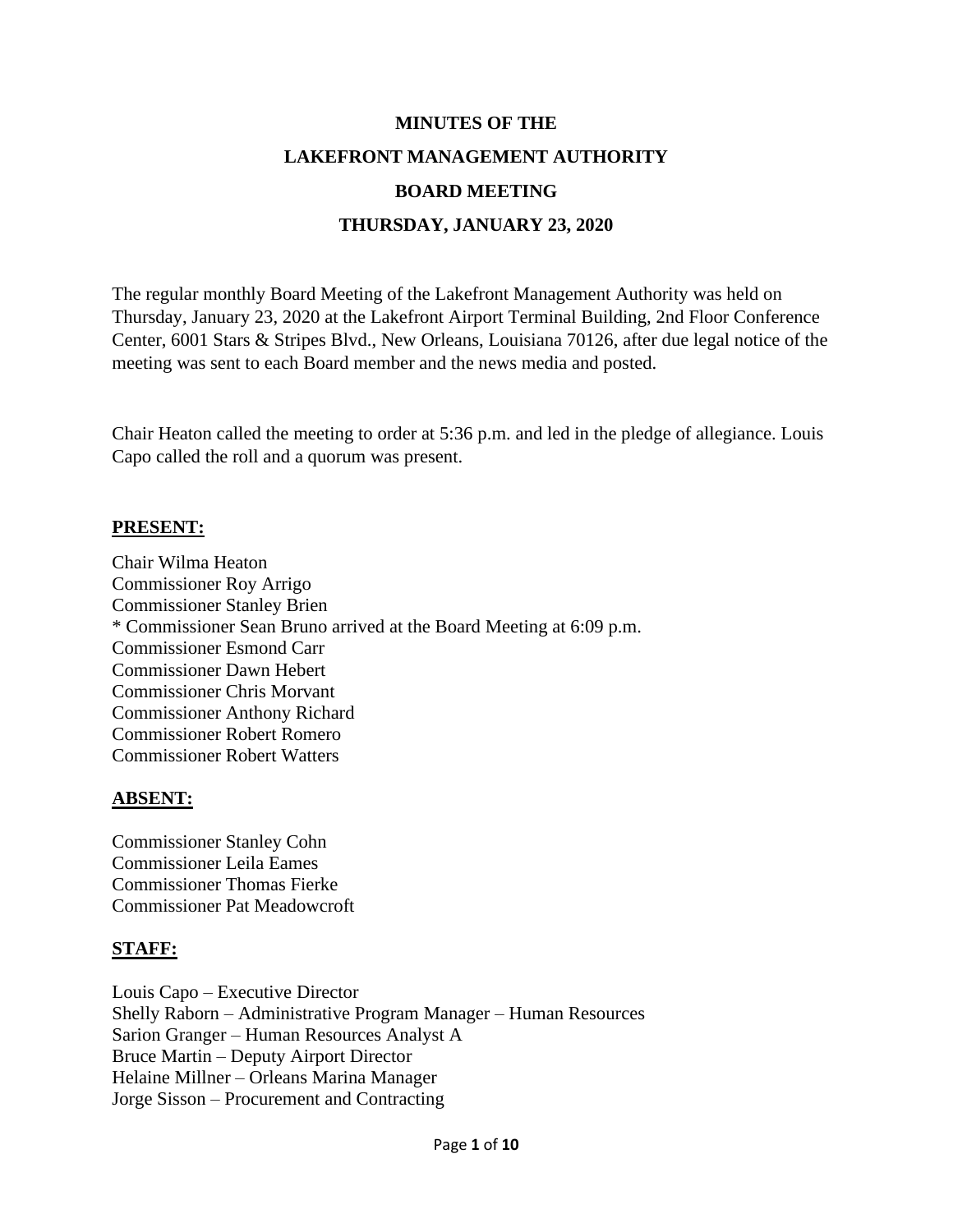Chandra Chaffin – Grants Administrator James Mazerat – ARFF Captain Caleb Stagg – ARFF Firefighter

#### **ALSO, PRESENT:**

Al Pappalardo – Real Estate Consultant, P.C.I. Stephanie Spencer – CS III Services Monte Shalett – Lake Vista Property Owners Association Sebastian Koga – Koga, LLC Jim Tull – Koga, LLC Madison Bonaventure – Introduced as Assistant to the Executive Director

#### **OPENING COMMENTS:**

Chair Heaton reported that staffing legal issues have been finalized.

Chair Heaton introduced Madison Bonaventure, Assistant to the Executive Director, to the Board.

Chair Heaton reported that the Runway Rehabilitation Project is complete, the Lakefront Management Authority's maintenance facility build-out is underway, the ARFF fire station is almost complete, and the leases of all the Authority's properties are being reviewed.

Chair Heaton reported that the anticipated completion date for the Terminal Elevator Project will be delayed.

#### **MOTION TO ADOPT AGENDA:**

A motion was offered by Commissioner Watters, seconded by Commissioner Arrigo, and unanimously adopted, to adopt the agenda.

#### **MOTION TO APPROVE MINUTES:**

A motion was offered by Commissioner Richard, seconded by Commissioner Romero, and abstained by Commissioner Morvant, to adopt the amended minutes of December 19, 2019.

#### **PUBLIC COMMENTS:** None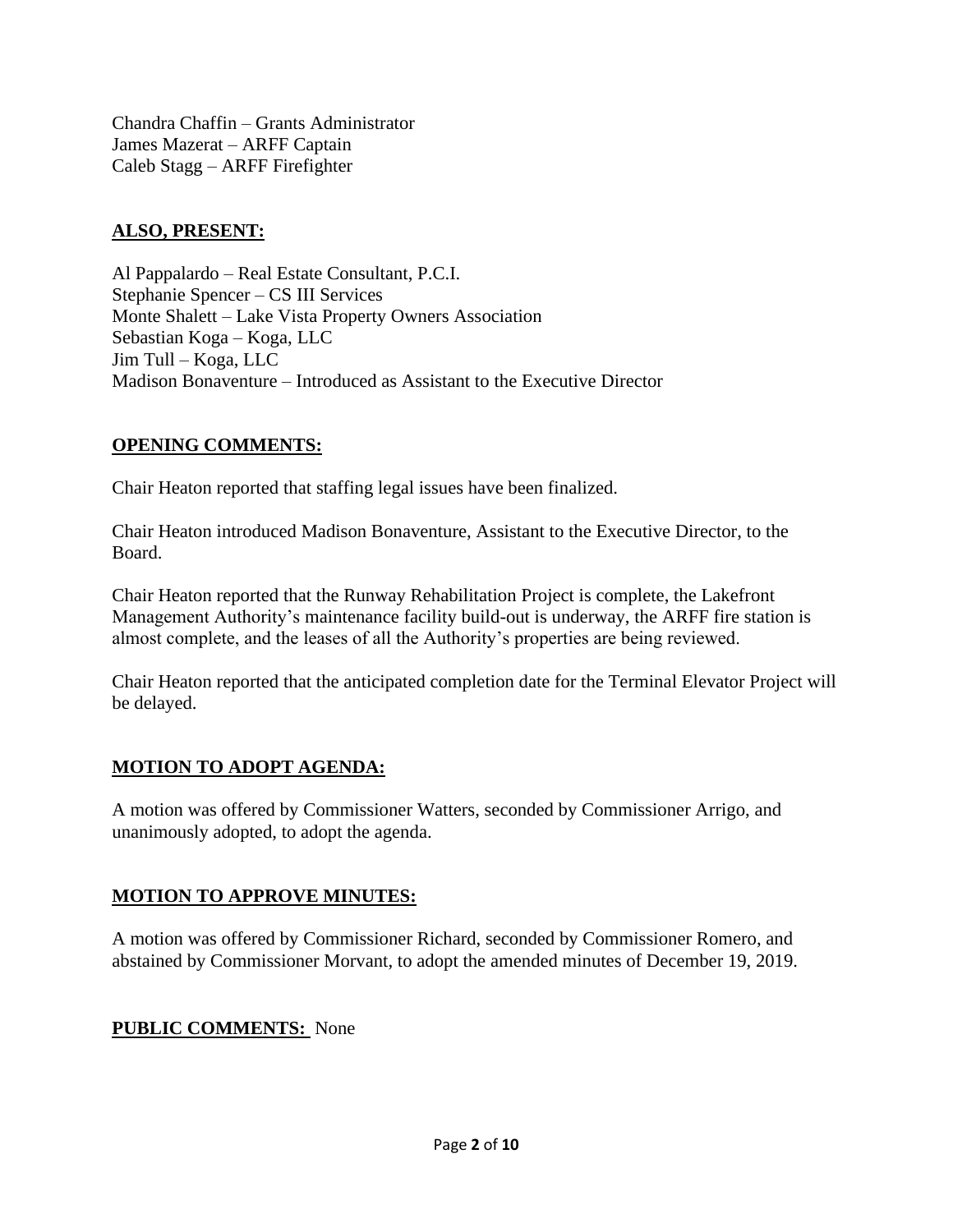#### **DIRECTOR'S REPORT:**

Louis Capo, Executive Director, reported that the Finance staff will formulate operational and capital budgets that will be presented to the Board on February 20, 2020.

Mr. Capo discussed the major capital improvement projects that were completed in 2019. Commissioner Arrigo requested an update of the Terminal Elevator project. Mr. Capo responded that the project is approximately 45% - 50% complete. Commissioner Romero asked if the Terminal Elevator Project is fully funded in the budget for 2019-2020 fiscal year. Mr. Capo responded that the Terminal Elevator Project is fully funded for 2019-2020 fiscal year.

Commissioner Romero asked how much income is generated from the millage. Chair Heaton responded that the Authority receives .49 mills which equates to \$1,900,000.00.

Mr. Capo requested that Gerry Metzger, Legal Counsel, assist with composing a letter to send to the homeowners in Lake Vista which states that they have thirty days to remove any items from the Lakefront Management Authority's property or the items will be removed.

Mr. Capo reported that all fire extinguishers at the Lakefront Management Authority's properties are being inspected, and water boons and two gas powered pumps have been purchased. He stated that he received two bid proposals to repair the lights along Pier 1 and a part of Pier 2 in the Orleans Marina. Mr. Capo stated that he received a call about the lights not working in the parking lot across the street from Landry's Seafood House. He explained that the Authority spent approximately \$6,000 to repair the lighting in the parking lot. He stated that the contractor has begun replacing the lights along Lakeshore Drive through the Entergy Smart program.

Mr. Capo reported that staff will meet with the consulting architects on Thursday, January 30, 2020 to discuss the subdivision building restrictions.

He explained that the Authority must notify the Orleans Marina tenants of any revisions to their lease within 90 days. He stated that at the next committee meeting, the members can discuss revisions to the leases, so that the tenants can be notified by April 1, 2020.

Mr. Capo reported that the Authority should be generating 50% in revenue, however, the Authority is only generating 37% in revenue. Commissioner Romero asked if the Authority has enough money to operate. Mr. Capo responded that the Authority has some money set aside in the LAMP (Louisiana Asset Management Pool) accounts.

#### **COMMITTEE REPORTS:**

#### **Airport Committee:**

Bruce Martin, Deputy Airport Director, reported that the main runway will be closed at night from Monday to Friday to complete the grading.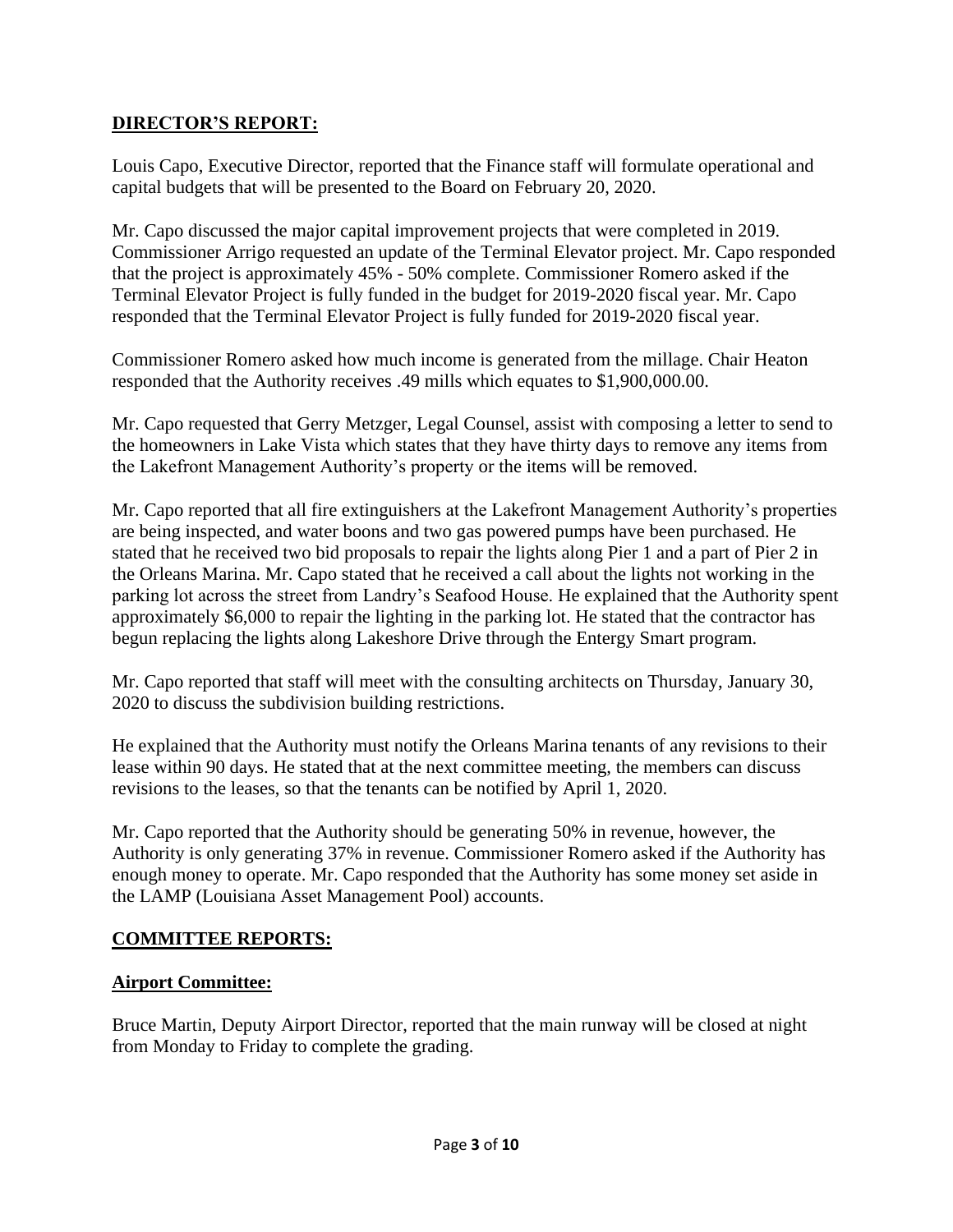He stated that the grooving of the main runway has been completed. He explained that the grooving assists with the drainage along the main runway.

Mr. Martin reported that the electric tie-ins and AC work for the Terminal Elevator Project is underway.

He discussed the recent and upcoming events at the Terminal Airport.

Mr. Martin presented Caleb Stagg, ARFF firefighter with a Certificate of Recognition for his exceptional performance for rendering aid to the public on January 6, 2020. He thanked Frank Moraway, ARFF Fire Captain, for his dedication and hard work.

#### **Finance Committee:**

The Finance Committee meeting was deferred.

#### **Joint Legal Committee/Commercial Real Estate:**

Chair Watters reported that the Committee members discussed the lease with Studio Network, LLC. He stated that the attorney who represents Studio Network, LLC will be delivering a term sheet to the Authority next week.

Chair Watters also stated that the Authority is in ongoing negotiations with Maison Du Lac.

# **Marina Committee:**

Commissioner Arrigo reported that Commissioner Esmond Carr is the new chair of the Marina Committee, and he will be working with him for a smooth transition.

#### **Recreation/Subdivision Committee:**

Chair Hebert reported that she met with Kanye Stewart and they agreed to move the location of the Roy Johnson, Jr. Memorial drinking fountain and bench to the left of the Mardi Gars Fountain.

She stated that she met with some members of the Neighborhood Association to discuss planting trees along Lakeshore Drive between Elysian Fields and the Seabrook Bridge.

# **OLD BUSINESS:**

- 1) Update on lease with Studio Network, LLC.
	- Commissioner Watters updated the Committee on the lease with Studio Network, LLC during the Joint Legal and Commercial Real Estate Committee report.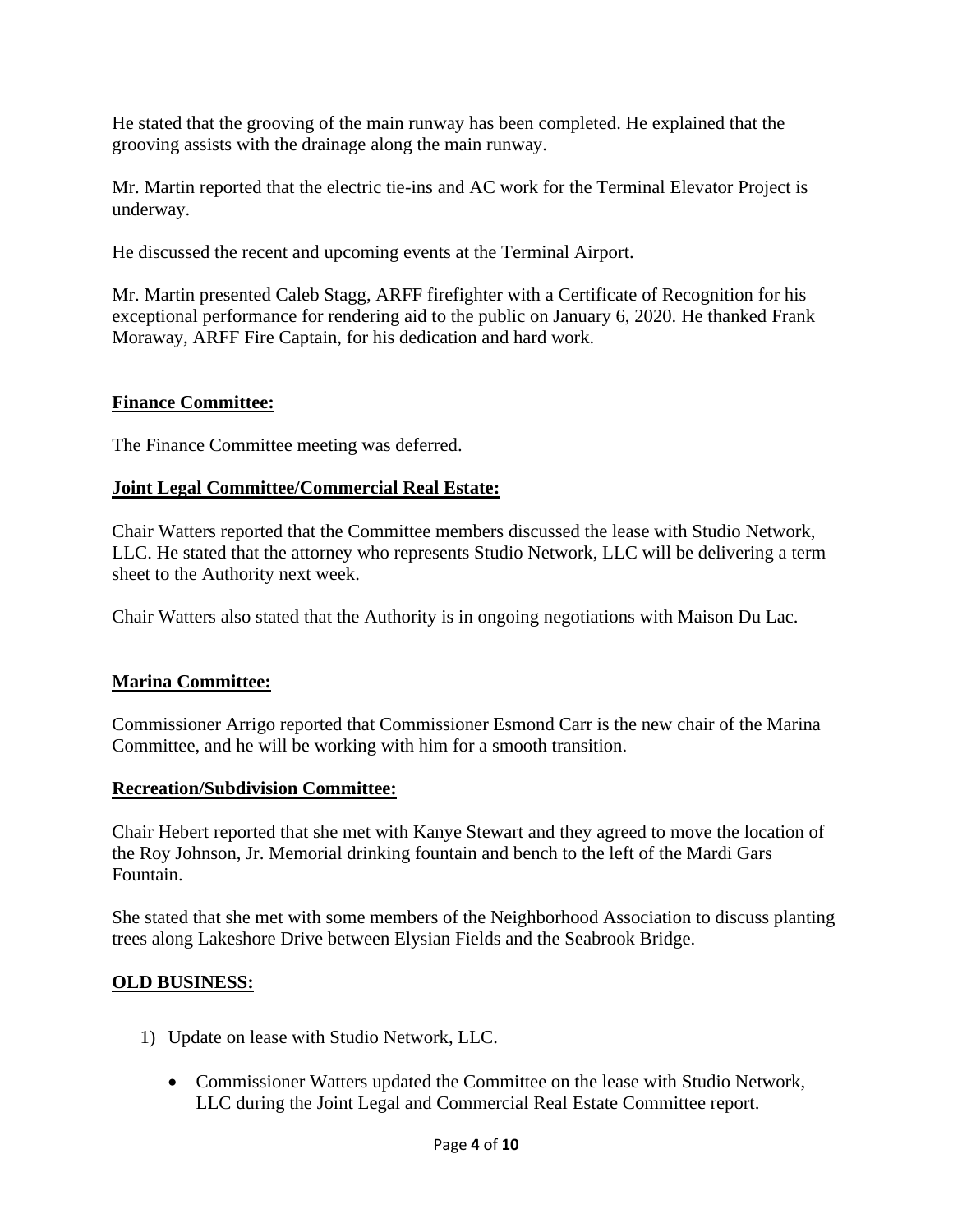#### **NEW BUSINESS:**

- 1) Motion to approve Change Order No. 001 for Additional Demolition and Painting in the amount of \$7,000.00 for the contact with DD Construction of Louisiana, LLC for the buildout and renovation of office and storage space for the Maintenance Department in the Moffett Hangar at the Lakefront Airport.
- Chair Heaton stated that the Authority is still within the threshold for public bid of \$157,000. She explained that the Board approved a budget of \$149,000, and there is a legal obligation to request approval of a change order that may exceed the Board's approved budget.

| <b>MOTION:</b>     | $01 - 012320$               |
|--------------------|-----------------------------|
| <b>RESOLUTION:</b> | $01 - 012320$               |
| BY:                | <b>COMMISSIONER WATTERS</b> |
| <b>SECONDED:</b>   | <b>COMMISSIONER HEBERT</b>  |

**January 23, 2020** 

1) Motion to approve Change Order No. 001 for Additional Demolition and Painting in the amount of \$7,000.00 for the contract with DD Construction of Louisiana, LLC for the buildout and renovation of office and storage space for the Maintenance Department in the Moffett Hangar at the Lakefront Airport.

#### **RESOLUTION**

**WHEREAS,** the Lakefront Management Authority ("Management Authority") is a political subdivision of the State of Louisiana and the governing authority of the non-flood protection assets of the Orleans Levee District ("District");

**WHEREAS**, the Management Authority manages and controls two marinas, the New Orleans Lakefront Airport, a fifteen-unit office building and 5.2 miles of Lakeshore Drive and approximately 315 acres of green space and public parks;

**WHEREAS**, the personnel in the Maintenance Department of the Management Authority do not have adequate facilities for office and storage space for equipment and inventory;

**WHEREAS**, there are spaces available at the New Orleans Lakefront Airport ("Airport"), however, the spaces available need to be either renovated or built-out to be made suitable for office and storage space for the Maintenance Department;

**WHEREAS**, the Management Authority adopted a Resolution at its regularly scheduled board Meeting in February, 2019 approving the expenditure for the necessary renovations and build-out of office and storage space in the Moffett Hangar at the Airport and entered into a contract with DD Construction of Louisiana, LLC to perform the work ("DD Construction");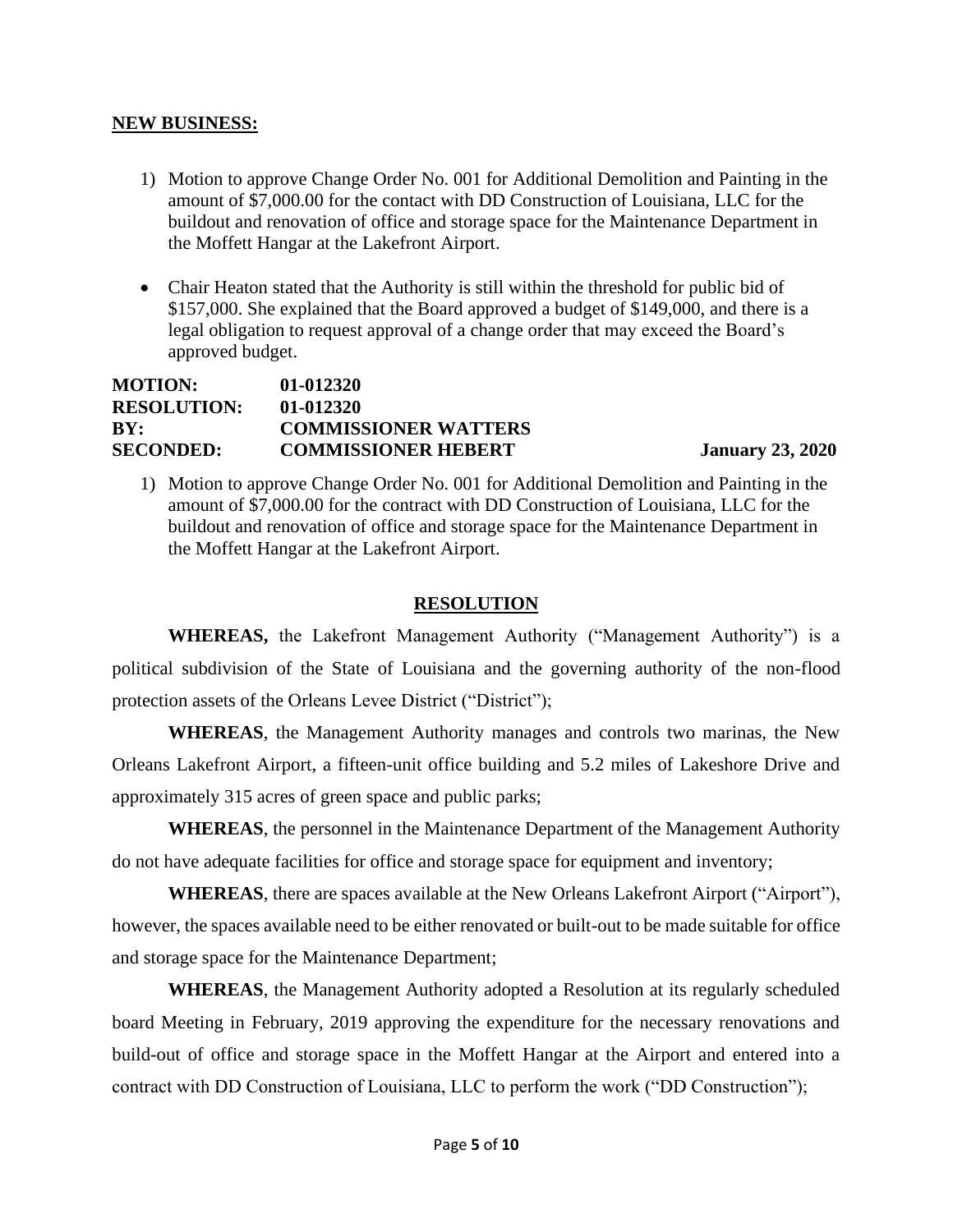**WHEREAS**, the Airport Committee considered a proposed Change Order to the contract with DD Construction for additional demolition work needed for the renovations and build-out, in the amount of \$2,000.00, and for additional painting, in the amount of \$5,000.00, totaling \$7,000.00, at its meeting held on January 14, 2020 and voted to recommend approval of the Change Order to the Management Authority ("Change Order No. 001"); and,

 **WHEREAS,** the Management Authority resolved that it was in the best interest of the Management Authority to approve Change Order No. 001 with DD Construction under the terms set forth above for the build-out and renovation of office and storage space for the Maintenance Department in the Moffett Hangar at the Airport.

**NOW, THEREFORE, BE IT HEREBY RESOLVED**, that the Lakefront Management Authority approves Change Order No. 001 with DD Construction of Louisiana, LLC for additional demolition work, in the amount of \$2,000.00, and for additional painting, in the amount of \$5,000.00, totaling \$7,000.00, for the build-out and renovation of office and storage space for the Maintenance Department in the Moffett Hangar at the Lakefront Airport.

**BE IT FURTHER HEREBY RESOLVED** that the Management Authority Chairman or Executive Director be and is authorized to sign any and all documents necessary to carry out the above.

The foregoing was submitted to a vote, the vote thereon was as follows:

**YEAS:** Heaton, Arrigo, Brien, Bruno, Carr, Hebert, Morvant, Richard, Romero, Watters **NAYS:** None **ABSTAIN:** None **ABSENT:** Cohn, Eames, Fierke, Meadowcroft **RESOLUTION ADOPTED:** Yes

- 2) Motion to approve Change Order No. 001 for Concrete Testing and an Elevator Transformer in the amount of \$5,149.67 for the contract with Kevin J. Smith Construction for the installation of a Service and ADA Compliant Elevator at the Lakefront Airport Terminal Building.
- Commissioner Romero asked if the change orders are numbered on a per job basis. Chair Heaton responded that the change orders are issued per project. Commissioner Watters asked why the transformer wasn't included in the construction specifications. Chair Heaton responded that the transformer was an oversight by the contractors.

| MOTION:            | 02-012320 |
|--------------------|-----------|
| <b>RESOLUTION:</b> | 02-012320 |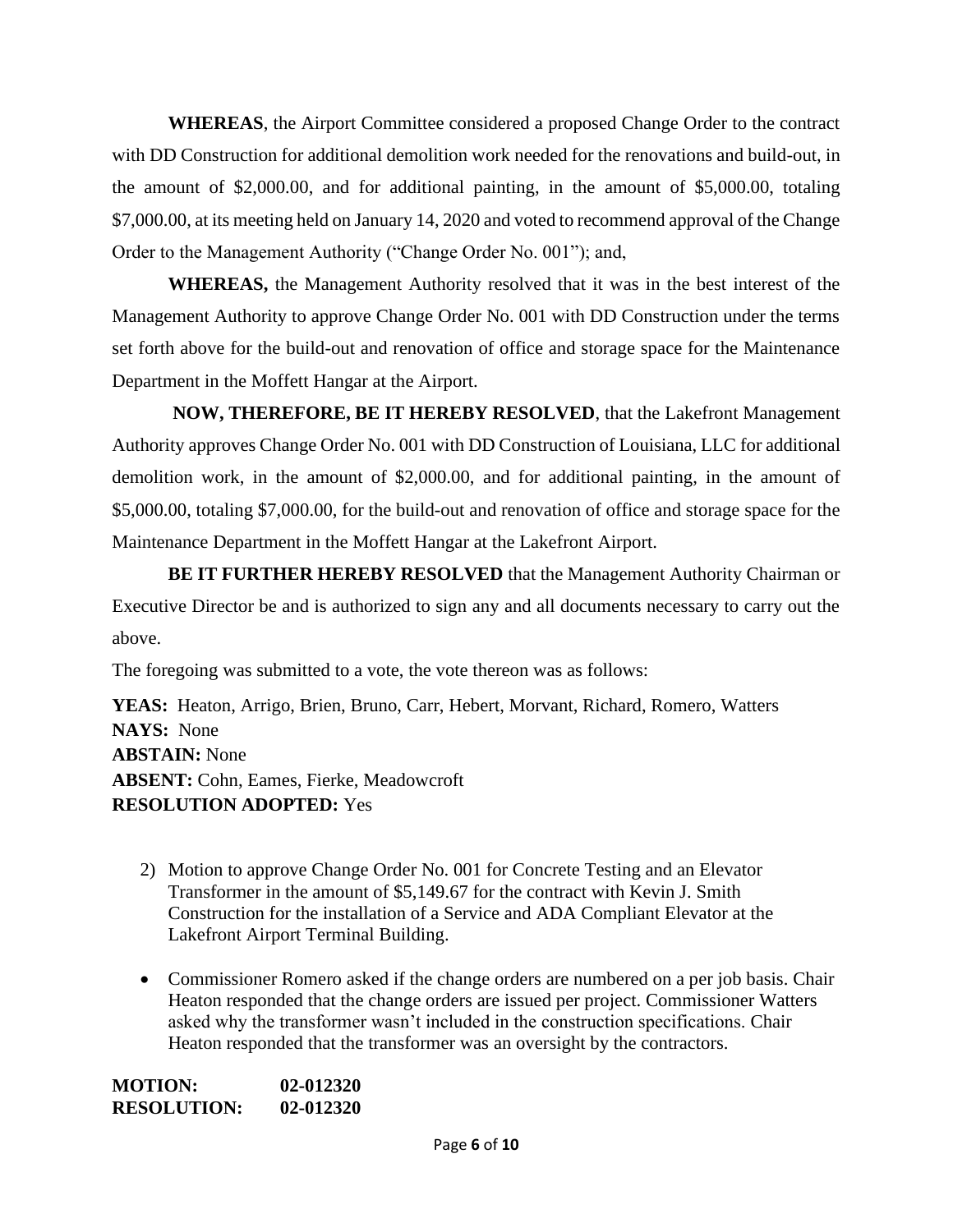#### **BY: COMMISSIONER ARRIGO SECONDED: COMMISSIONER WATTERS January 23, 2020**

2) Motion to approve a Change Order No. 001 for Concrete Testing and an Elevator Transformer in the amount of \$5,149.67 for the contract with Kevin J. Smith Construction for the installation of a Service and ADA Compliant Elevator at the Lakefront Airport Terminal Building.

#### **RESOLUTION**

**WHEREAS**, the Lakefront Management Authority ("Management Authority") is a political subdivision of the State of Louisiana and the governing authority of the non-flood protection assets of the Orleans Levee District ("District");

**WHEREAS**, the New Orleans Lakefront Airport is one of the non-flood protection assets of the District under the management and control of the Management Authority (the "Airport");

**WHEREAS**, the Management Authority advertised for bids for the installation of a Service and ADA Compliant Elevator at the Lakefront Airport Terminal (the "Project"), and bids were received, opened and read aloud on August 21, 2019 at 2:00pm in the Conference Center at the Lakefront Airport Terminal;

**WHEREAS**, the Louisiana Public Bid Law required that the contract for this Project be publicly advertised and awarded to the lowest responsible and responsive bidder, as provided under Section 2212 of the Louisiana Public Bid Law, La. Rev. Stat. 38:2211, et seq;

 **WHEREAS,** the bid by Kevin J. Smith Construction in the amount of \$548,510.00 was the lowest responsible and responsive bid for the Project;

 **WHEREAS,** the Management Authority's consultant Richard C. Lambert Architecture (RCLA) reviewed the bid documents and recommended that Kevin J. Smith Construction ('contractor") be awarded the contract for the Project, and thereafter the Management Authority entered into a contract with Kevin J. Smith Construction for the Project;

 **WHEREAS,** the Management Authority requested a proposal from the contractor for concrete testing services and to furnish labor and materials to add a transformer to adapt a 208 Voltage power supply to the elevator, and the contractor submitted a proposal for the concrete testing in the amount of \$398.00 and to add the elevator transformer in the amount of \$4,751.67, for a total price and sum of \$5,149.67 ("Change Order No. 001");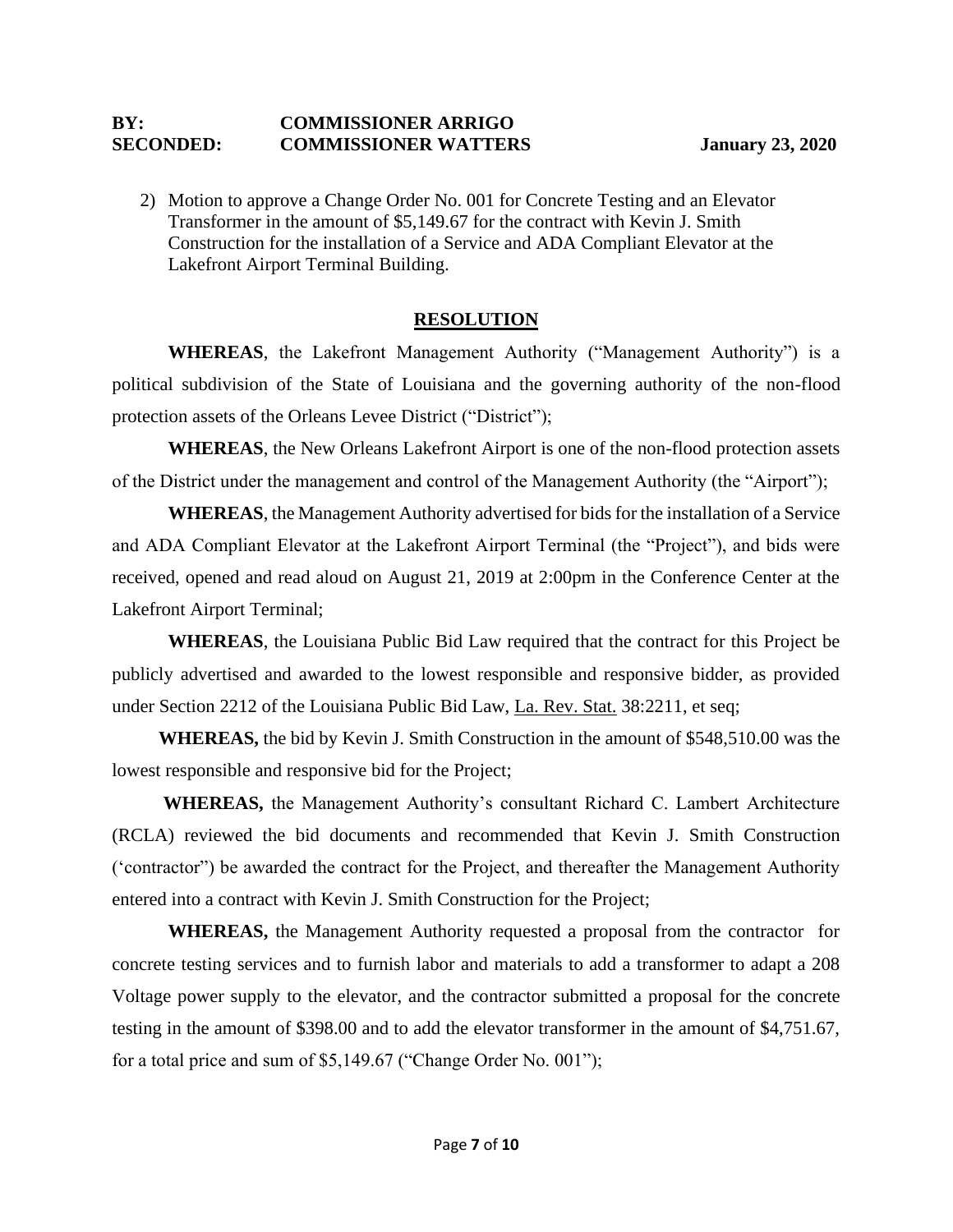**WHEREAS**, the Airport Committee considered the proposed Change Order at its meeting held on January 14, 2020 and voted to recommend approval of the Change Order to the Management Authority; and,

 **WHEREAS,** the Management Authority resolved that it was in the best interest of the Management Authority and Lakefront Airport to approve Change Order No. 001 with Kevin J. Smith Construction under the terms set forth above for the project for the installation of a Service and ADA Compliant Elevator at the Lakefront Airport Terminal.

**NOW, THEREFORE, BE IT HEREBY RESOLVED**, that the Lakefront Management Authority approves Change Order No. 001 with Kevin J. Smith Construction for concrete testing and to add a transformer to adapt a 208 Voltage power supply, in the amount of \$5,149.67, in connection with the project for the installation of a Service and ADA Compliant Elevator at the Lakefront Airport Terminal

**BE IT FURTHER HEREBY RESOLVED,** that the Chairman or Executive Director of the Non-Flood Protection Asset Management Authority be and is hereby authorized to sign any and all documents necessary to carry out the above.

The foregoing was submitted to a vote, the vote thereon was as follows:

**YEAS:** Heaton, Arrigo, Brien, Bruno, Carr, Hebert, Morvant, Richard, Romero, Watters **NAYS:** None **ABSTAIN:** None **ABSENT:** Cohn, Eames, Fierke, Meadowcroft **RESOLUTION ADOPTED:** Yes

- 3) Motion to approve a lease with Koga, LLC to lease Suite 105 in the Lakefront Airport Terminal for a primary term of one year with one-year option to renew and under the standard terms and conditions for leases in the Lakefront Airport Terminal Building.
- Dr. Sebastian Koga, Koga, LLC, explained that he is launching a helicopter air taxi business that he believes will increase traffic at the Airport.

| <b>MOTION:</b>     | 03-012320                   |
|--------------------|-----------------------------|
| <b>RESOLUTION:</b> | 03-012320                   |
| BY:                | <b>COMMISSIONER ARRIGO</b>  |
| <b>SECONDED:</b>   | <b>COMMISSIONER WATTERS</b> |

**January 23, 2020** 

3) Motion to approve a lease with Koga, LLC for Suite 105 in the Lakefront Airport Terminal for a primary term of one year with an option to renew for one-year and under the standard terms and conditions for leases in the Lakefront Airport Terminal Building.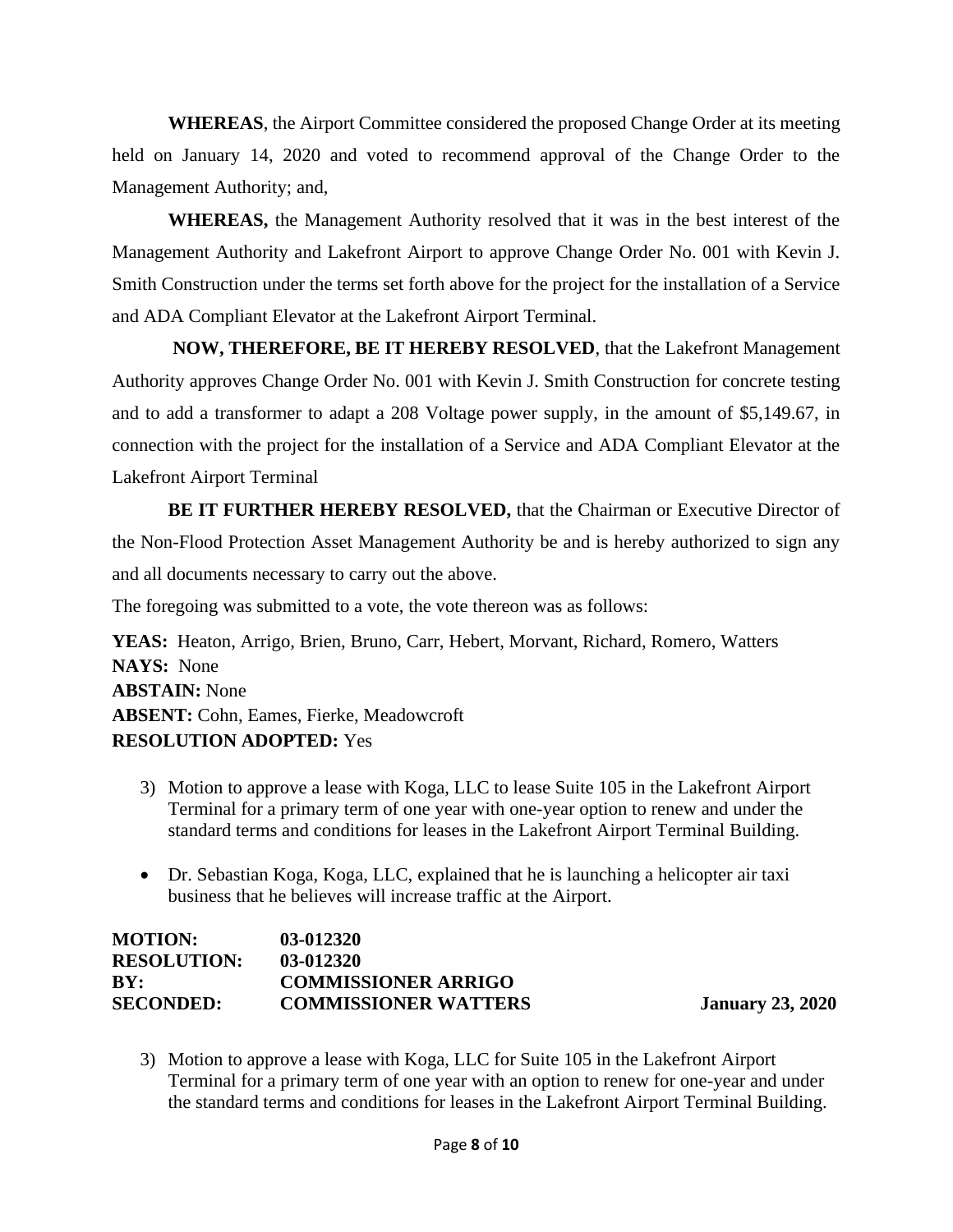#### **RESOLUTION**

**WHEREAS**, the Lakefront Management Authority ("Management Authority") is a political subdivision of the State of Louisiana and the governing authority of the non-flood protection assets of the Orleans Levee District ("District");

**WHEREAS**, the Management Authority manages, operates and administers the New Orleans Lakefront Airport, located on the south shore of Lake Pontchartrain in the Parish of Orleans, State of Louisiana, which is a non-flood protection asset owned by the Orleans Levee District ("Airport");

**WHEREAS**, Koga, L.L.C. ("Koga") proposed to lease Suite 105, containing 235 square feet, in the Terminal at the Airport ("Terminal"), to use as an office, and under the terms and conditions set forth below;

**WHEREAS**, the proposed lease will be for a primary term of one (1) year, with a base annual rental of \$ 3,344.05 payable in equal monthly installments of \$ 278.67, with a option to renew for one year, subject to a CPI adjustment of the annual rental rate during the option term; and, the lease shall include the standard terms and conditions for leases in the Terminal and will also provide that the lessee will be responsible to pay an additional rent, consisting of a pro-rata share of the insurance premiums, electricity and gas charges at the Terminal, which will be \$ 103.40 per month during the first year of the lease, and which additional rent for the pro-rata share of the insurance and utility charges will be recalculated if the lessee exercises the option to renew for one additional year on the anniversary date of the lease;

**WHEREAS,** the Airport Committee at its regularly scheduled meeting held on January 14, 2020 voted to recommend that the Management Authority approve the proposed lease with Koga, LLC, under the terms and conditions set forth above; and,

**WHEREAS**, the Management Authority after considering the terms of the proposed lease resolved that it was in the best interest of the Airport and the Orleans Levee District to approve the proposed lease with Koga, under the terms and conditions set forth above.

**THEREFORE, BE IT HEREBY RESOLVED**, that the Management Authority approves a lease of Suite 105 in the Terminal at the New Orleans Lakefront Airport with Koga, L.L.C., commencing on February 1, 2020, for a primary term of one (1) year, with a base annual rental of \$3,344.05, payable in equal monthly installments of \$278.67, with one (1) one-year option to renew, subject to a CPI adjustment of the annual rental rate during the option term; and, the